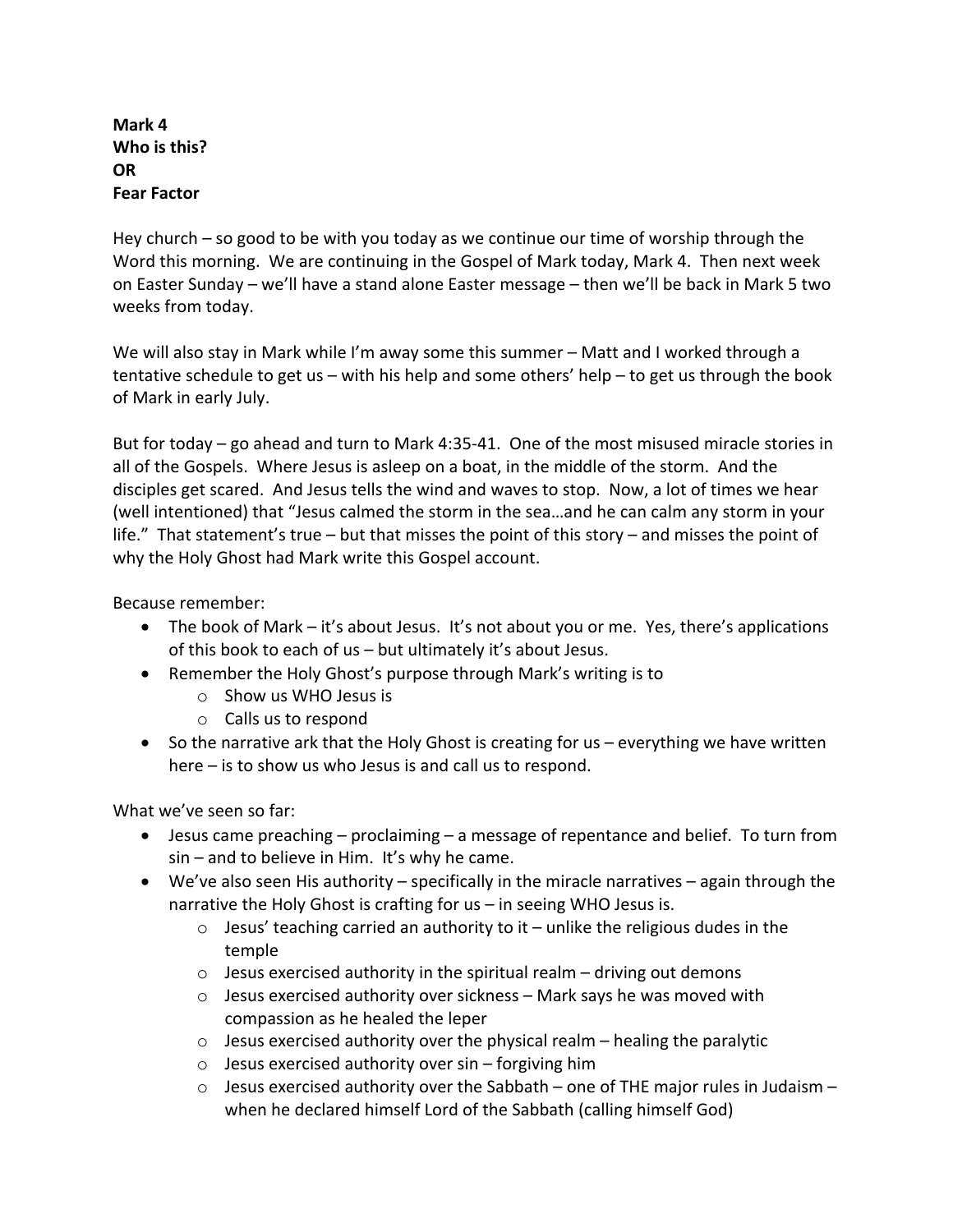$\circ$  Jesus exercised authority over peoples' lives – calling of the 12

And the crowds – they loved the show. Probably somebody selling shirts to the "Jesus Miracle Tour '01".

Connecting the dots from last week – we see the religious dudes – not only did they want to kill him but they called him a devil! And by denying Jesus - they committed the only unforgivable sin – what Jesus refers to as blasphemy against the Holy Spirit. That final and permanent denial of who Jesus is.

Jesus would go on teaching – using parables (everyday things that people in the culture would understand to teach an eternal truth). But then privately explaining the parable to his disciples.

And then, one evening he tells them – "let's cross over to the other side of the sea." And this is where we will pickup in Mark 4:35-41

# **READ Mark 4:35-41**

**<sup>35</sup>**On that day, when evening had come, he told them, "Let's cross over to the other side of the sea." **<sup>36</sup>** So they left the crowd and took him along since he was in the boat. And other boats were with him. **<sup>37</sup>** A great windstorm arose, and the waves were breaking over the boat, so that the boat was already being swamped. **<sup>38</sup>**He was in the stern, sleeping on the cushion. So they woke him up and said to him, "Teacher! Don't you care that we're going to die?"

**<sup>39</sup>**He got up, rebuked the wind, and said to the sea, "Silence! Be still!" The wind ceased, and there was a great calm. **<sup>40</sup>** Then he said to them, "Why are you afraid? Do you still have no faith?"

<sup>41</sup> And they were terrified<sup>[e]</sup> and asked one another, "Who then is this? Even the wind and the sea obey him!"

### **PRAY.**

What an incredible story – that the Holy Ghost inspired Mark to write. True story. Actually happened. All to show us who Jesus is.

### **I. Jesus was (is) in control the whole time**

V35 – Let's cross over to the other side of the sea. He knew what He was doing. He knew there was a storm coming. Not for one second did this surprise Him or catch Him off guard.

It's not like he woke up and thought to Himself "Oh man, I didn't see this coming!" He knew there was a storm coming. He was and is in control the whole time.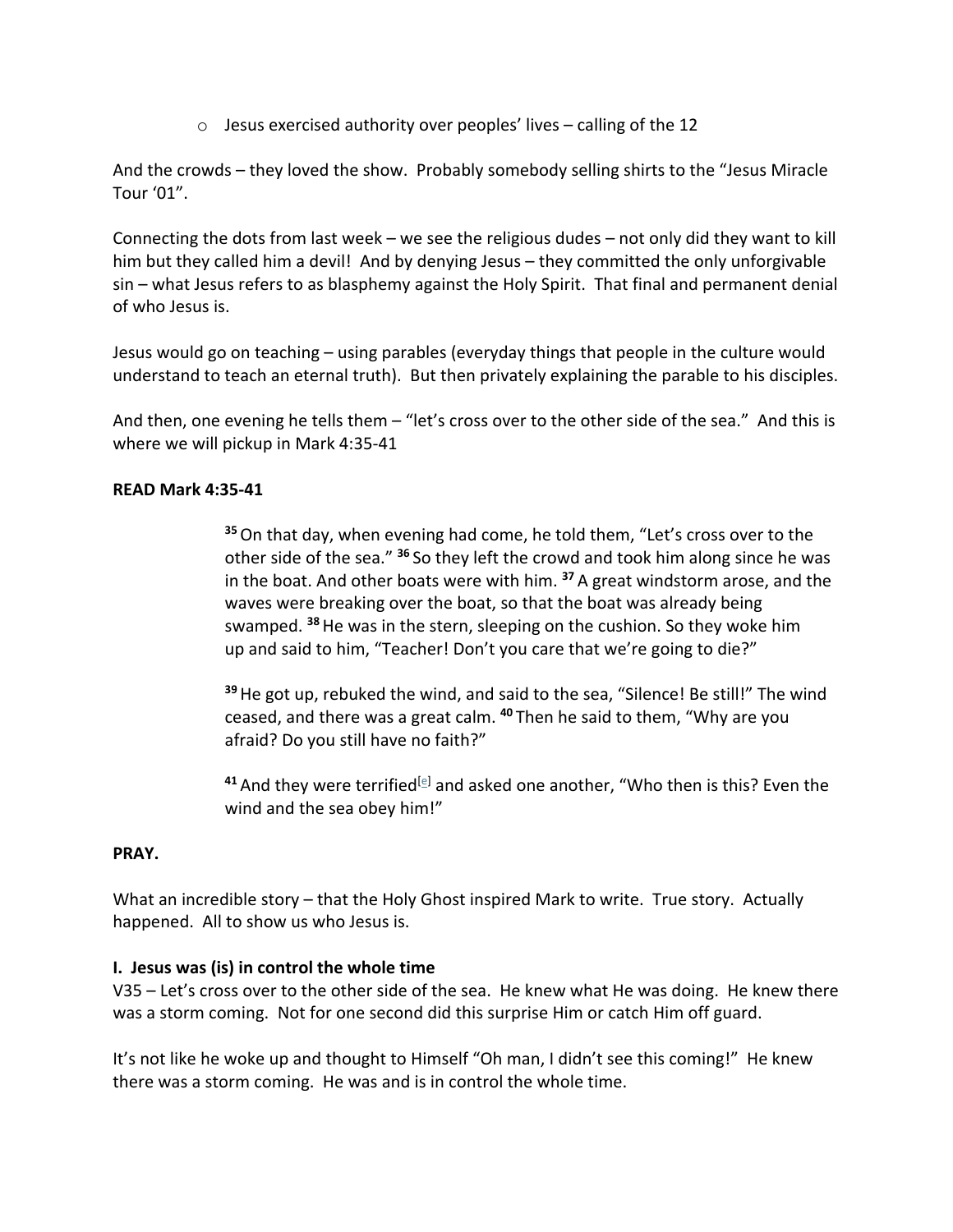And the storm…well it was intense and severe. I'm not a boater – but man imagine trying to be on a boat in a hurricane kind of storm. Makes me sea sick just thinking about it. It says here that the boat was taking on water. So incredible winds, water coming into the boat.

Jesus is sleeping on the cushion in the stern (don't know why they don't just say back of the boat for all us non-boaters) but the stern is the back of the boat. Jesus was sleeping.

### **II. They thought He didn't care about them!**

V38 – So they woke him up and said to him, "Teacher! Don't you care that we're going to die!"

The guys they'd left their jobs, their families to follow. The guy they had seen do incredible works of miracles and ministry – their assumption as soon as they got into a little bit of trouble – their assumption was that he didn't care about them.

### **III. Jesus' Authority Over Creation**

So it says in V39 that he rebuked the wind and quieted the sea. Literally with his words – he shows authority over the created world.

Next time you're at the beach – walk out to the edge of the water and say – STOP. And just wait and see what happens. Wait and see if the waves keep going or if the ocean listense to you.

Jesus – after showing his authority over all things – shows that He alone has authority over creation.

And, because he loves these guys – he asks them this heart penetrating question: "Why are you afraid? Do you still have no faith?"

### **IV. Why are you afraid?**

I would say to you – being afraid is natural. When you're a kid – maybe you were afraid of the dark. Man, I'm afraid of frogs. My older brother (wild dog lover now) – but when he was a little kid was terrified of dogs.

And the question – here when Jesus asks why they're afraid – he isn't saying just go be brave. The question that Jesus asks – it's more penetrating than just go be brave. He's trying to get at what will control them. Will they be controlled by fear or controlled by faith.

See – these dudes – their fear led them to doubt the character of Jesus. "Don't you care???" Instead – Jesus wants them to KNOW that he cares – and trust Him even when they're afraid.

Horrible decisions are often made out of fear.

• Abraham – lied about his wife to try and save his own skin because he was afraid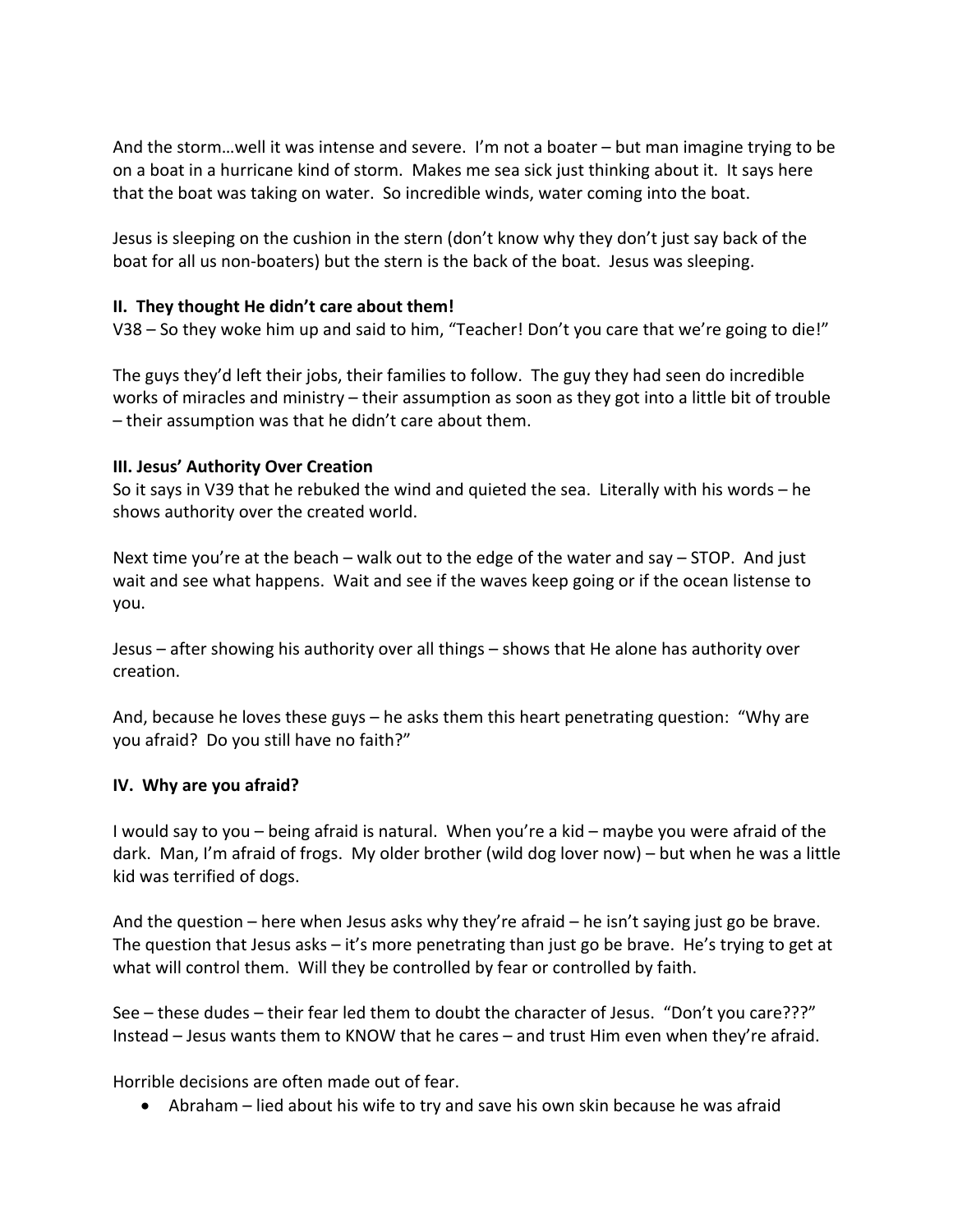- Jacob same fear based liar
- Moses lived as an outcast for 40 years because he was afraid
- Peter denied Jesus 3x because he was afraid
- Think about all of the foolish decisions you've made because of fear. Fear of missing out even…some of the worst stock trades I've ever made have been driven by fear instead of a solid investment strategy.

While fear can be a natural response in certain circumstances (one of my walks seeing a snake) – if fear drives and controls us - our decision making process – then we're in trouble.

# **V. Their Landing Spot – Who is this?**

Who is this – even the wind and sea obey him!

These guys had seen incredible works, heard incredible teaching, been on the front row for the Jesus Miracle Tour '01. And now they're confronted with the reality that Jesus is in Control of everything – including nature and the created world.

And while this story isn't about us – there are some very key points of application to us. And how we're going to start is with:

Because Jesus is in control & authority over ALL things…

- I can trust him in the middle of chaos
	- $\circ$  If you are a Christian there is no circumstance that you can't trust Jesus in.
- Rejoice in suffering
- Cling to what we know that we know that we know.
- You and I don't have to be.

### **CLOSING Psalm 56**

A Call for God's Protection For the choir director: according to "A Silent Dove Far Away." A *Miktam* of David. When the Philistines seized him in Gath.

 $1$  Be gracious to me, God, for a man is trampling me; he fights and oppresses me all day long.  $<sup>2</sup>$  My adversaries trample me all day,</sup> for many arrogantly fight against me.  $[$ al

 $3$  When I am afraid, I will trust in you. <sup>4</sup> In God, whose word I praise,